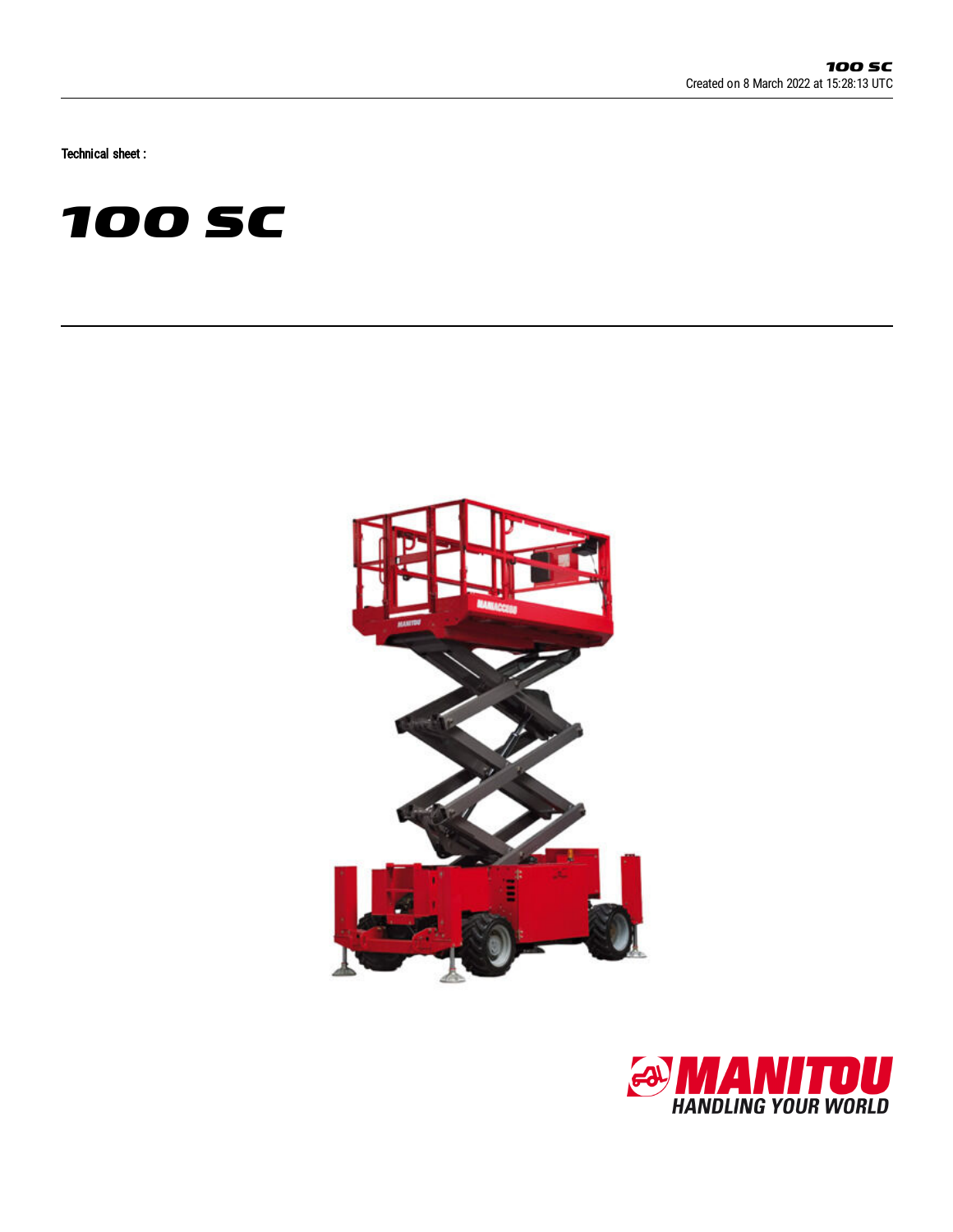| <b>Capacities</b>                                   |                | <b>Metric</b>                                                            |
|-----------------------------------------------------|----------------|--------------------------------------------------------------------------|
| Working height                                      | h21            | 9.70 m                                                                   |
| Platform height                                     | h7             | 7.70 m                                                                   |
| Platform capacity                                   | $\mathbf Q$    | 680 kg                                                                   |
| Lift capacity - Extension deck                      |                | 136 kg                                                                   |
| Number of people (inside / outside)                 |                | 4/4                                                                      |
| <b>Weight and dimensions</b>                        |                |                                                                          |
| Platform weight*                                    |                | 3701 kg                                                                  |
| Platform dimensions (length x width)                | lp / ep        | 2.79 m x 1.60 m                                                          |
| Platform dimensions with extension (length x width) |                | $4.31 \text{ m} \times 1.60 \text{ m}$                                   |
| Overall width                                       | b1             | 1.75 m                                                                   |
| Overall length                                      | 1              | 3.76 m                                                                   |
| Overall height                                      | h17            | 2.59 m                                                                   |
| Overall height (stowed)                             | h18            | 1.92 <sub>m</sub>                                                        |
| Overall length with platform extension              | 115            | 4.81 m                                                                   |
| Internal turning radius (over tyres)                | b13            | 2.11 m                                                                   |
| External turning radius                             | Wa3            | 4.60 <sub>m</sub>                                                        |
| Ground clearance at centre of wheelbase             | m <sub>2</sub> | $0.24 \text{ m}$                                                         |
| Wheelbase                                           | y              | 2.29 m                                                                   |
| <b>Performances</b>                                 |                |                                                                          |
| Drive speed - stowed                                |                | 5.60 km/h                                                                |
| Drive speed - raised                                |                | $0.50$ km/h                                                              |
| Raise speed / Lower speed                           |                | 36 s / 33 s                                                              |
| Gradeability                                        |                | 40 %                                                                     |
| Max outrigger leveling front uphill / back uphill   |                | 5.30 ° / 4.20 °                                                          |
| Max outrigger leveling side to side                 |                | 11.70°                                                                   |
| Permissible leveling (front / side)                 |                | 3°/2°                                                                    |
| Wheels                                              |                |                                                                          |
| Tyres type                                          |                | Foam-filled                                                              |
| Dimensions of front wheels / rear wheels            |                | $0.66 \times 0.30 - 0.66 \times 0.30$                                    |
| Drive wheels (front / rear)                         |                | 2/2                                                                      |
| Steering wheels (front / rear)                      |                | 2/0                                                                      |
| Braking wheels (front / rear)                       |                | 2/2                                                                      |
| <b>Engine/Battery</b>                               |                |                                                                          |
| Electric engine power rating                        |                | 2 x 18.50 kW                                                             |
| Engine brand / model                                |                | Kubota - D1105                                                           |
| Engine norm                                         |                | Tier 4 final                                                             |
| I.C. Engine power rating                            |                | 25 Hp                                                                    |
| <b>Miscellaneous</b>                                |                |                                                                          |
| <b>Ground Pressure</b>                              |                | 5.14 dan/cm2                                                             |
| Hydraulic tank capacity                             |                | 68.10                                                                    |
| Fuel tank                                           |                | 37.901                                                                   |
| Sound pressure level (ground workstation)           |                | 85 dB                                                                    |
| Sound pressure level (platform work station)        |                | 79 dB                                                                    |
| Vibration on hands/arms                             |                | $< 2.50$ m/s <sup>2</sup>                                                |
|                                                     |                |                                                                          |
| <b>Standards compliance</b>                         |                |                                                                          |
| This machine is in compliance with:                 |                | European directives: 2006/42/EC-Mac<br>EN280:2013) - 2004/108/EC (EMC) - |
|                                                     |                |                                                                          |

| <b>Metric</b>                                                                                                        |
|----------------------------------------------------------------------------------------------------------------------|
| 9.70 <sub>m</sub>                                                                                                    |
| 7.70 m                                                                                                               |
| 680 kg                                                                                                               |
| 136 kg                                                                                                               |
| 4/4                                                                                                                  |
|                                                                                                                      |
| 3701 kg                                                                                                              |
| 2.79 m x 1.60 m                                                                                                      |
| 4.31 m x 1.60 m                                                                                                      |
| 1.75 m                                                                                                               |
| 3.76 <sub>m</sub>                                                                                                    |
| 2.59 <sub>m</sub>                                                                                                    |
| 1.92 <sub>m</sub>                                                                                                    |
| 4.81 m                                                                                                               |
| 2.11 m<br>4.60 <sub>m</sub>                                                                                          |
| 0.24 <sub>m</sub>                                                                                                    |
| 2.29 m                                                                                                               |
|                                                                                                                      |
| 5.60 km/h                                                                                                            |
| $0.50$ km/h                                                                                                          |
| 36 s / 33 s                                                                                                          |
| 40 %                                                                                                                 |
| 5.30 °/4.20 °                                                                                                        |
| 11.70°                                                                                                               |
| 3°/2°                                                                                                                |
|                                                                                                                      |
| Foam-filled                                                                                                          |
| $0.66 \times 0.30 - 0.66 \times 0.30$                                                                                |
| 2/2                                                                                                                  |
| 2/0                                                                                                                  |
| 2/2                                                                                                                  |
|                                                                                                                      |
| 2 x 18.50 kW                                                                                                         |
| Kubota - D1105                                                                                                       |
| Tier 4 final                                                                                                         |
| 25 Hp                                                                                                                |
|                                                                                                                      |
| 5.14 dan/cm2                                                                                                         |
| 68.101                                                                                                               |
| 37.901                                                                                                               |
| 85 dB                                                                                                                |
| 79 dB                                                                                                                |
| $< 2.50$ m/s <sup>2</sup>                                                                                            |
|                                                                                                                      |
| European directives: 2006/42/EC- Machinery (revised<br>EN280:2013) - 2004/108/EC (EMC) - 2006/95/EC<br>(Low voltage) |

\*Varies according to options and standards of the country to which the machine is delivered \*\* With folded guardrail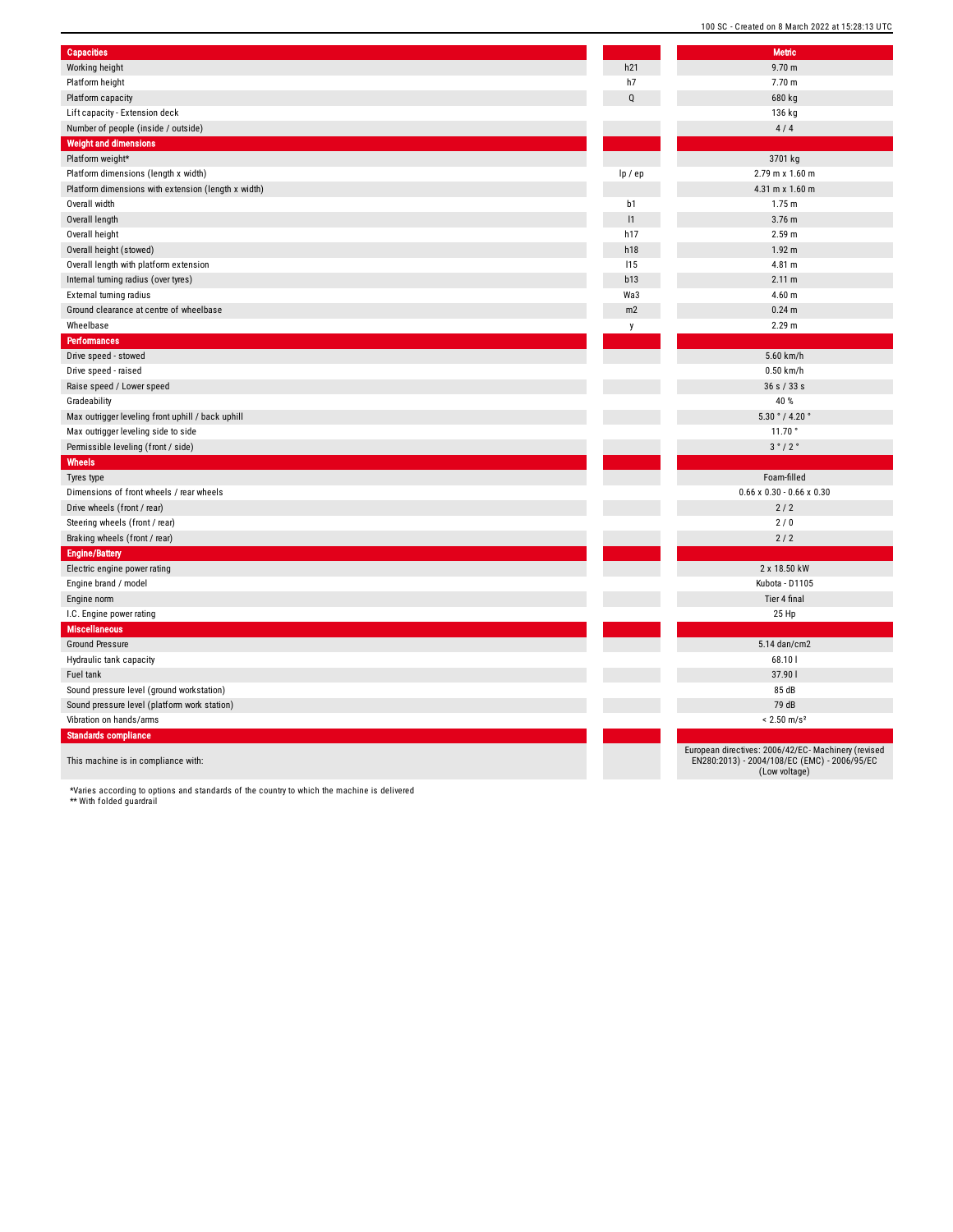## 100 SC - Load chart

## Load Chart for AWP Metric

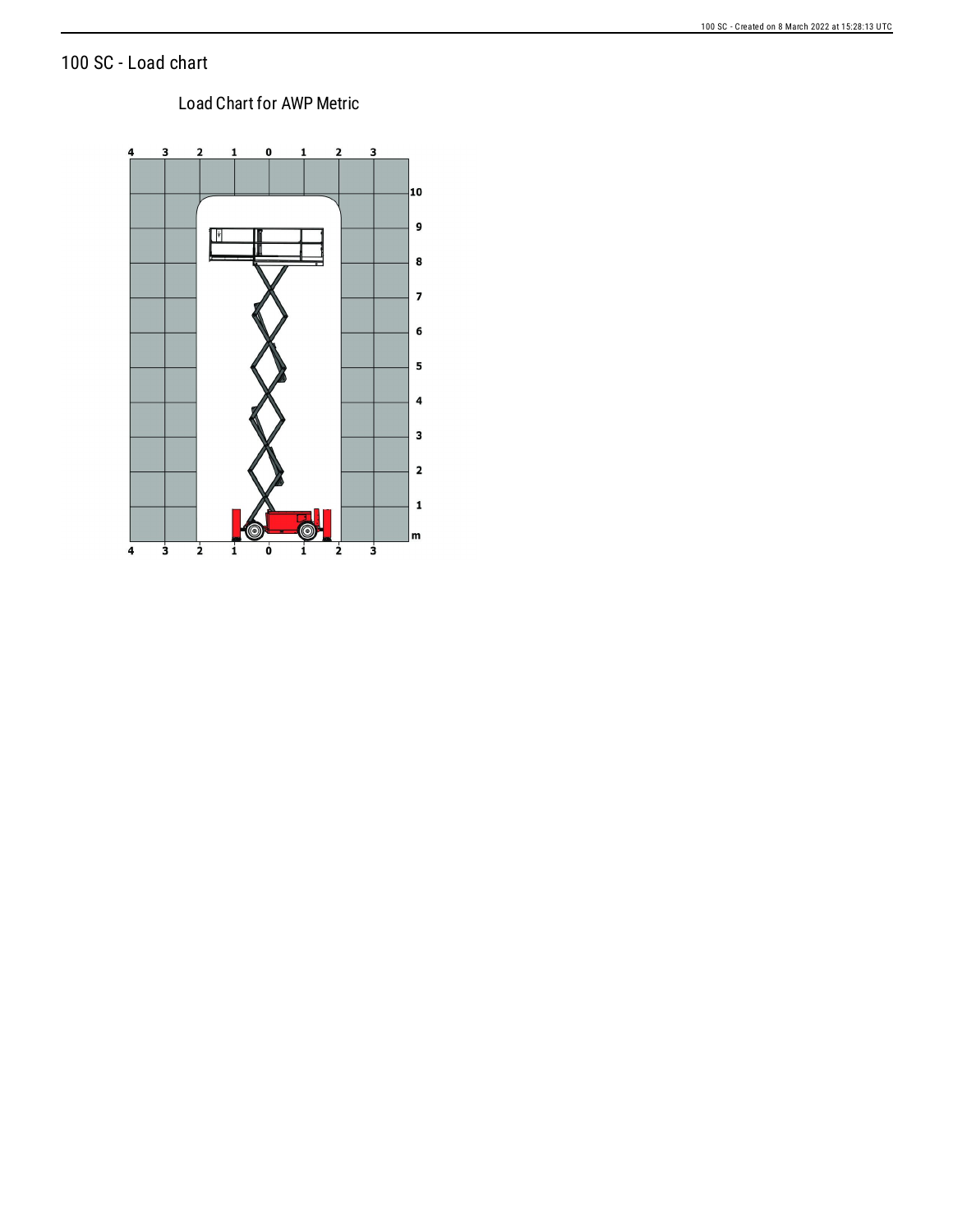# 100 SC - Dimensional drawing

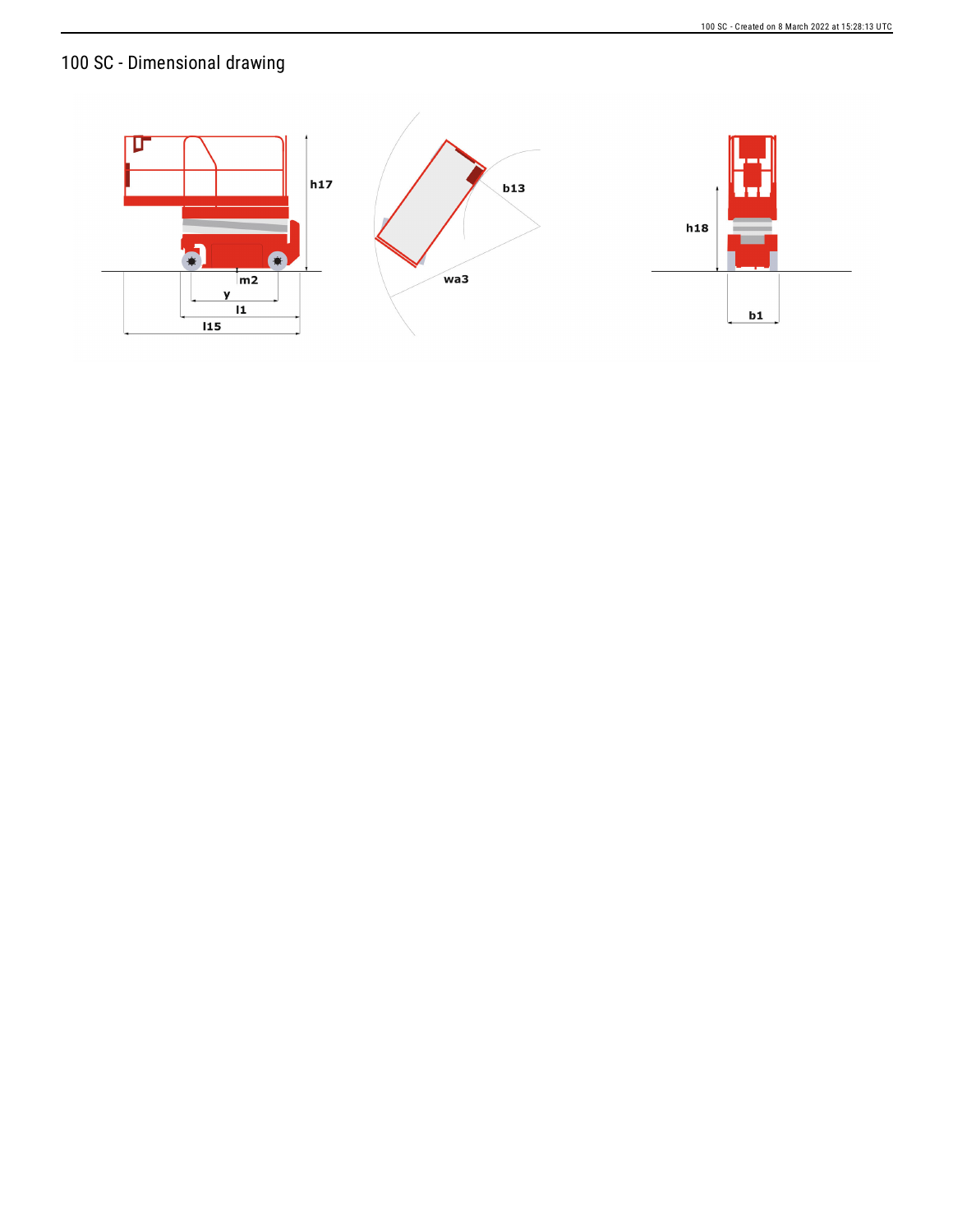# **Equipment**

### Standard

| 230V Predisposition                                                         |
|-----------------------------------------------------------------------------|
| 4 wheel drive                                                               |
| Anti-slip platform surface                                                  |
| Audible alarm and illuminated indicator lamp (leveling, overload, lowering) |
| CAN bus technology                                                          |
| Emergency stop button in platform and on frame                              |
| Engine mounted on sliding platform                                          |
| Fixed anti-shearing protection                                              |
| Fold away guard rails with full height swing gate                           |
| Horn in the platform                                                        |
| Hour meter                                                                  |
| Integrated diagnostic assistance                                            |
| Lowering alarm                                                              |
| Oscillating front axle                                                      |
| Platform access gate                                                        |
| Proportional controls                                                       |
| Removable control unit                                                      |
| Stabilizers with automatic leveling                                         |
| Travel possible at maximum height                                           |

### **Optional**

| 2 flashing lights on frame    |
|-------------------------------|
| Air predisposition            |
| Beep upon travel              |
| Biodegradable oil             |
| <b>Flashing Light</b>         |
| Non-marking tyres             |
| Safety hamess                 |
| Working headlight in platform |